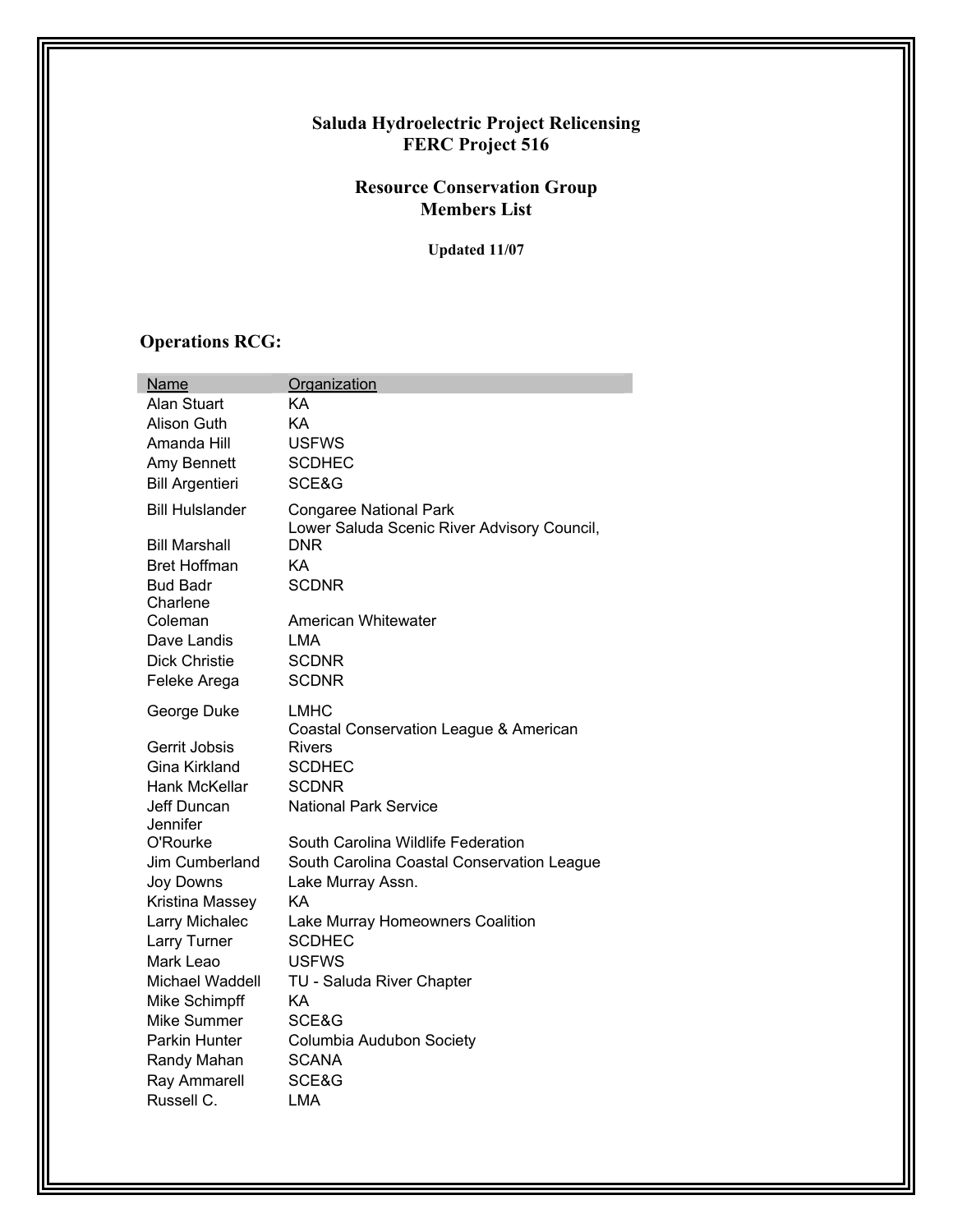| Jernigan        |                                            |
|-----------------|--------------------------------------------|
| Shealy, Randal  | Lake Murray Historical Society             |
| Steve Bell      | Lake Murray Watch                          |
| Suzanne Rhodes  | <b>SC Wildlife Federation</b>              |
| Tom Ruple       | LMA                                        |
| Tom Stonecypher | Lower Saluda Scenic River Advisory Council |
| Tony Bebber     | <b>SCPRT</b>                               |

# **Operations TWC:**

| Name                   | Organization              |
|------------------------|---------------------------|
| Alan Stuart            | KА                        |
| Amy Bennett            | <b>SCDHEC</b>             |
| <b>Bill Argentieri</b> | SCE&G                     |
| <b>Bret Hoffman</b>    | ΚA                        |
| <b>Bud Badr</b>        | <b>SCDNR</b>              |
| Feleke Arega           | <b>SCDNR</b>              |
| Jim Cumberland         | CCL                       |
| Larry Turner           | <b>SCDHEC</b>             |
| Mike Schimpff          | KА                        |
| Michael Waddell        | TU - Saluda River Chapter |
| Ray Ammarell           | SCE&G                     |

## **Saluda Generation Review TWC :**

| Name                             | Organization                                |
|----------------------------------|---------------------------------------------|
| Alan Stuart                      | КA                                          |
| Alison Guth                      | КA                                          |
| <b>Bill Argentieri</b>           | SCE&G                                       |
|                                  | Lower Saluda Scenic River Advisory Council, |
| <b>Bill Marshall</b><br>Jennifer | DNR                                         |
| O'Rourke                         | South Carolina Wildlife Federation          |
| Jim Cumberland                   | South Carolina Coastal Conservation League  |
| Karen Kustifik                   | City of Columbia PRT                        |
| Michael Waddell                  | TU - Saluda River Chapter                   |
| Steve Bell                       | Lake Murray Watch                           |
| Theresa Thom                     | NPS                                         |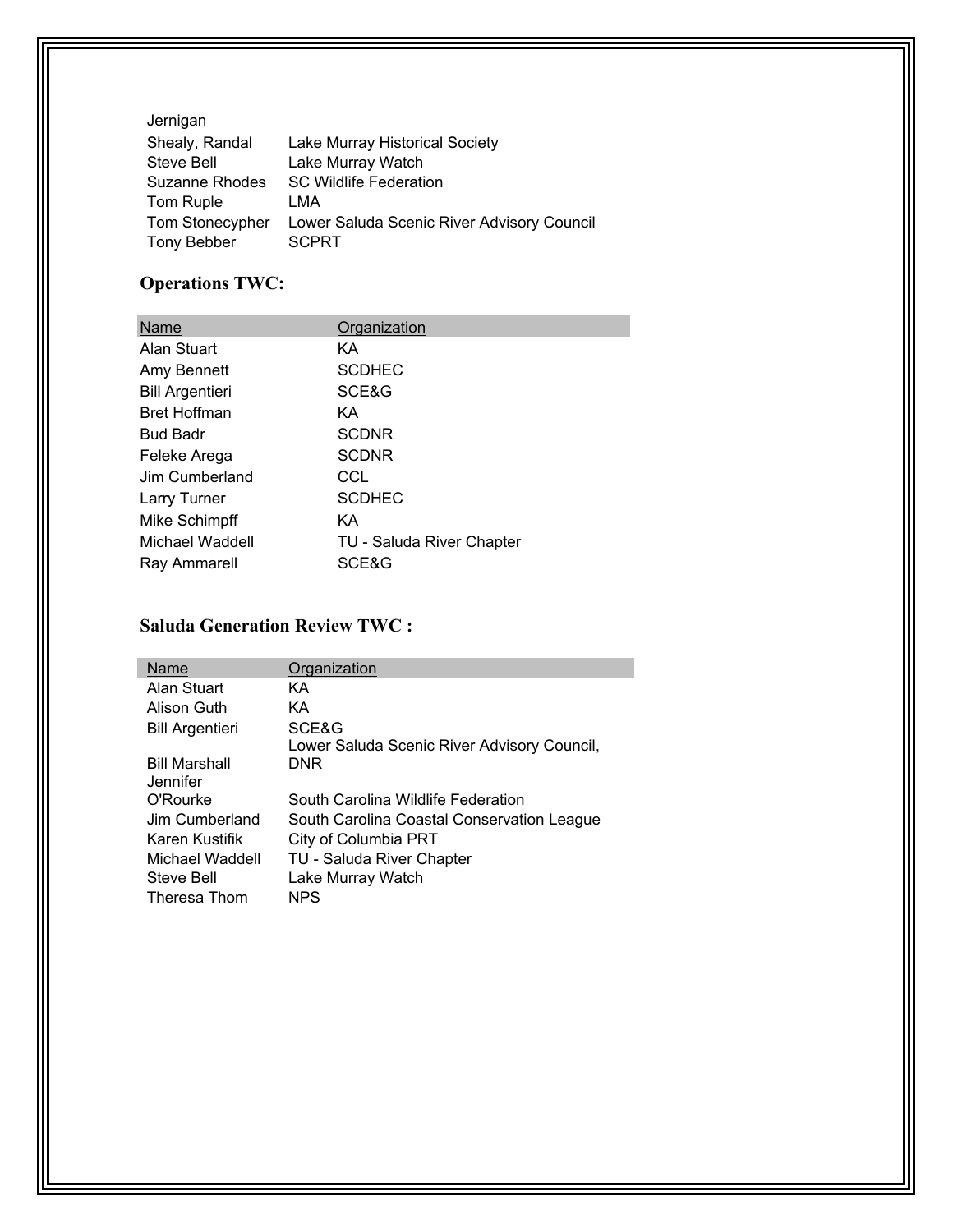# **Cultural Resources RCG:**

| Name              | <b>Organization</b>            |
|-------------------|--------------------------------|
| Argentieri, Bill  | SCE&G                          |
| Atria, Miriam     | <b>Regional Tourism Board</b>  |
| Bell, Steve       | Lake Murray Watch              |
| Dobrasko, Rebekah | SHPO                           |
| Duke, George      | <b>LMHC</b>                    |
| Fetner, Ed        |                                |
| Ganz-Sarto, Keith |                                |
| Green, Bill       | S&ME                           |
| Guth, Alison      | Kleinschmidt                   |
| Haire, Wenonah    | Catawba Indian Nation          |
| Howe, Tyler       | Cherokee Indian Nation         |
| Jones, David      | PRT                            |
| Judge, Chris      | <b>DNR</b>                     |
| Kidder, Richard   | Lake Murray Association        |
| Landis, Dave      | Lake Murray Association        |
| Leader, Jon       | <b>SCIAA</b>                   |
| Long, Chad        | <b>SHPO</b>                    |
| Mahan, Randy      | <b>SCANA</b>                   |
|                   | South Carolina Wildlife        |
| Jennifer O'Rourke | Federation                     |
| Reinhardt, Sandra | Catawba Indian Nation          |
| Rentz, Charles    |                                |
| Robinson, Jay     | <b>ICRC - Saluda Shoals</b>    |
| Shealy, Randal    | Lake Murray Historical Society |
| Stuart, Alan      | Kleinschmidt                   |
| Wells, Jeanette   | ICRC - Saluda Shoals           |
| Zajac, Marianne   | <b>ICRC - Saluda Shoals</b>    |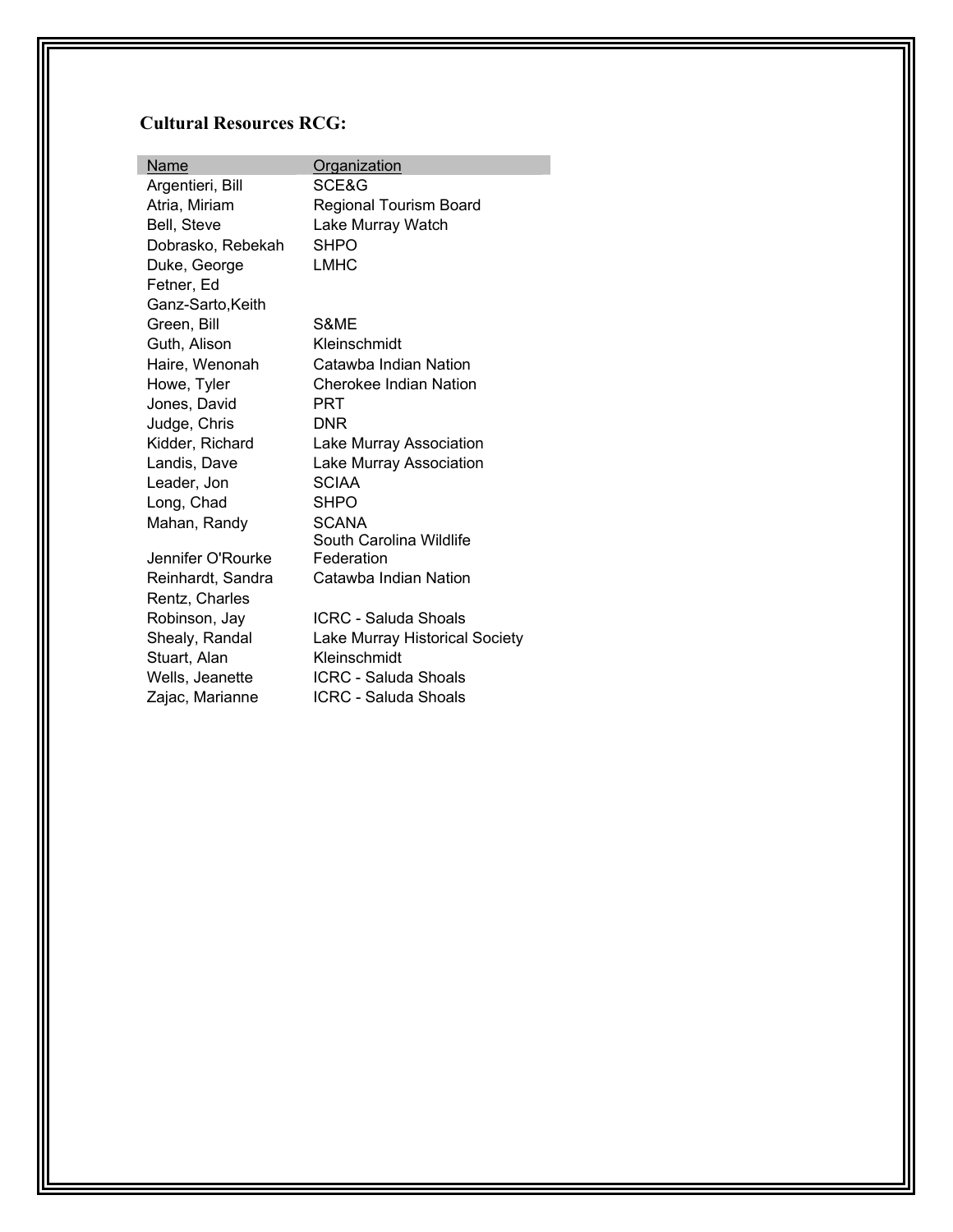# **Lake and Land Management RCG:**

| <b>Name</b>            | Organization                                    |
|------------------------|-------------------------------------------------|
| Alan Stuart            | KА                                              |
| Alison Guth            | KA                                              |
| Amanda Hill            | <b>USFWS</b>                                    |
| <b>Andy Miller</b>     | <b>SCDHEC</b>                                   |
| Bertina Floyd          | <b>LMHC</b>                                     |
| <b>Beth Trump</b>      | SCE&G                                           |
| <b>Bill Argentieri</b> | SCE&G                                           |
| <b>Bill Cutler</b>     | Lake Murray Watch and CCL                       |
| <b>Bill East</b>       | LMA                                             |
| <b>Bill Marshall</b>   | Lower Saluda Scenic River Advisory Council, DNR |
| <b>Bill Mathias</b>    | <b>LMA/LMPS</b>                                 |
| <b>Carl Sundias</b>    | Southshore Marina                               |
| Charles (Charlie)      |                                                 |
| Rentz                  |                                                 |
| <b>Charlie Compton</b> | <b>Lexington County</b>                         |
| Chris Page             | <b>SCDNR</b>                                    |
| Daniel L. Tufford      | <b>USC</b>                                      |
| David Allen            | Lake Murray Power Squadron                      |
| David Hancock          | SCE&G                                           |
| Dee Dee Simmons        | Landowner                                       |
| <b>Dick Christie</b>   | <b>SCDNR</b>                                    |
| Don Tyler              |                                                 |
| George Duke            | <b>LMHC</b>                                     |
| Gerrit Jobsis*         | Coastal Conservation League & American Rivers   |
| Hank McKellar          | <b>SCDNR</b>                                    |
| <b>Irvin Pitts</b>     | <b>SCPRT</b>                                    |
| James Leslie           |                                                 |
| Jennifer O'Rourke      | South Carolina Wildlife Federation              |
| Jim Cumberland         | <b>SCCL</b>                                     |
| John Frick             | Landowner                                       |
| Joy Downs*             | Lake Murray Assn.                               |
| Kim Westbury           | Saluda County                                   |
| Larry Turner           | <b>SCDHEC</b>                                   |
| Mary Kelly             | League of Women Voters                          |
| Michael Murrell        | LMA                                             |
| Michael Waddell        | TU - Saluda River Chapter                       |
| Mike Duffy             | Lake Murray Power Squadron                      |
| Mike Summer            | SCE&G                                           |
| Parkin Hunter*         | Columbia Audubon Society                        |
| Phil Hamby             | Landowner                                       |
| Patricia Wendling      | LMA                                             |
| Randy Mahan            | <b>SCANA</b>                                    |
| Regis Parsons          | Landowner                                       |
| <b>Rhett Bickley</b>   | Lexington County                                |
| <b>Richard Kidder</b>  | LMA                                             |
|                        | LMA & Lake Murray Southside Community           |
| Robert E. Keener       | Association                                     |
| Ron Ahle               | <b>SCDNR</b>                                    |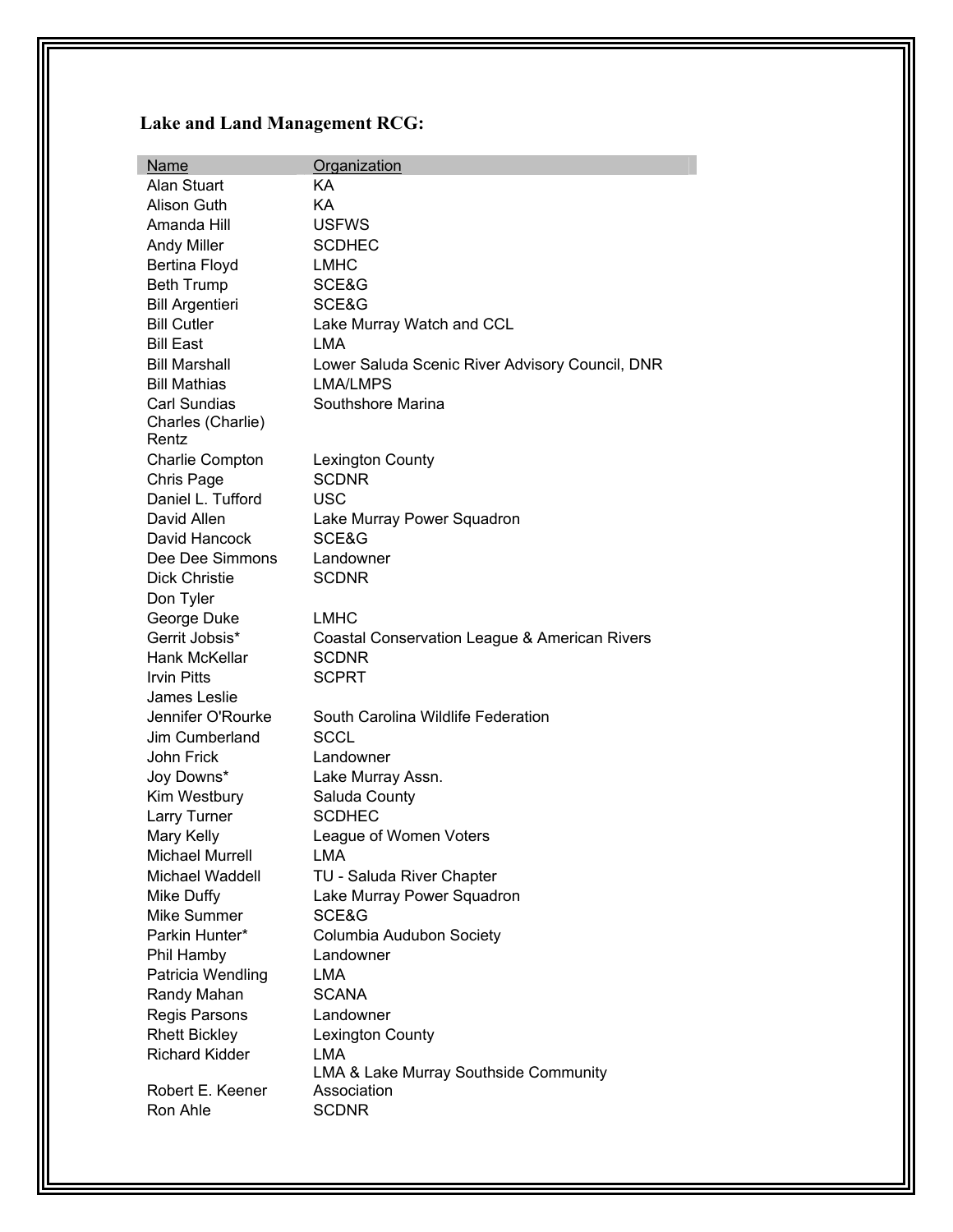| Ronald T. Scott | Lexington County               |
|-----------------|--------------------------------|
| Robert Yanity   | SCE&G                          |
| Roy C. Parker   | LMA                            |
| Shealy, Randal  | Lake Murray Historical Society |
| Steve Bell      | Lake Murray Watch              |
| Suzanne Rhodes  | <b>SC Wildlife Federation</b>  |
| Theresa Powers  | Newberry Co.                   |
| Tom Ruple       | LMA                            |
| Tommy Boozer    | SCE&G                          |
| Tony Bebber     | <b>SCPRT</b>                   |
| Van Hoffman     | SCANA Land Mgt.                |

# **Lake and Land Management TWC**

| Name                   | <u>Organization</u>    |
|------------------------|------------------------|
| Alan Stuart            | KΑ                     |
| Alison Guth            | KΑ                     |
| Amanda Hill            | <b>USFWS</b>           |
| <b>Bill Argentieri</b> | SCE&G                  |
| <b>Carl Sundias</b>    | Southshore Marina      |
| David Hancock          | SCE&G                  |
| Dick Christie          | <b>SCDNR</b>           |
| Jennifer O'Rourke SCWF |                        |
| Jim Cumberland         | <b>SCCCL</b>           |
| John Frick             | Landowner              |
| Joy Downs*             | Lake Murray Assn.      |
| Randy Mahan            | SCANA                  |
| <b>Rhett Bickley</b>   | Lexington County       |
| Ron Ahle               | <b>SCDNR</b>           |
| Ronald T. Scott        | Lexington County       |
| Roy Parker             | I MA                   |
| <b>Steve Bell</b>      | Lake Murray Watch      |
| Tom Ruple              | LMA                    |
| Tommy Boozer           | SCE&G                  |
| <b>Tony Bebber</b>     | <b>SCPRT</b>           |
| Van Hoffman            | <b>SCANA Land Mgt.</b> |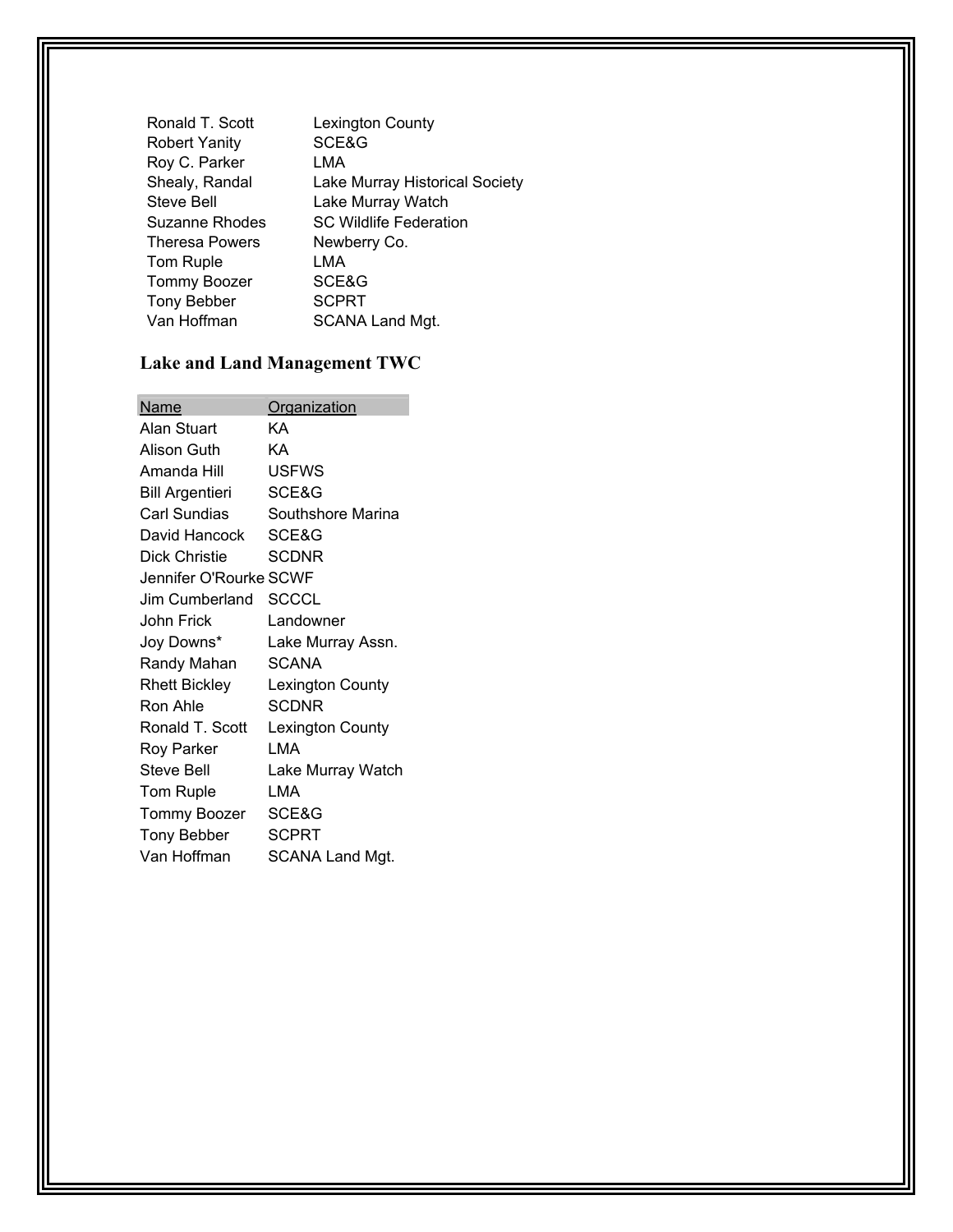#### **Fisheries and Wildlife RCG:**

| <u>Name</u>               | Organization                                                                 |
|---------------------------|------------------------------------------------------------------------------|
| Alan Stuart               | KА                                                                           |
| Alison Guth               | KA                                                                           |
| Amanda Hill               | <b>USFWS</b>                                                                 |
| <b>Bill Argentieri</b>    | SCE&G                                                                        |
| <b>Bill East</b>          | <b>LMA</b>                                                                   |
| <b>Bill Hulslander</b>    | <b>Congaree National Park</b><br>Lower Saluda Scenic River Advisory Council, |
| <b>Bill Marshall</b>      | <b>DNR</b>                                                                   |
| <b>Bob Perry</b>          | <b>SCDNR</b>                                                                 |
| <b>Bob Seibels</b>        | Riverbanks Zoo                                                               |
| Charlene                  |                                                                              |
| Coleman                   | American Whitewater                                                          |
| Daniel L. Tufford         | USC                                                                          |
| <b>Dick Christie</b>      | <b>SCDNR</b>                                                                 |
| Ed Diebold                | Riverbanks Zoo                                                               |
| George Duke               | <b>LMHC</b>                                                                  |
| Gerrit Jobsis             | Coastal Conservation League & American Rivers                                |
| Gina Kirkland             | <b>SCDHEC</b>                                                                |
| <b>Hal Beard</b>          | <b>SCDNR</b>                                                                 |
| Jeff Duncan               | <b>National Park Service</b>                                                 |
| Jennifer                  |                                                                              |
| O'Rourke                  | South Carolina Wildlife Federation                                           |
| Jim Cumberland            | SCCCL                                                                        |
| Jim Glover                | <b>SCDHEC</b>                                                                |
| Jim Goller                | <b>Midlands Striper Club</b>                                                 |
| Joe Logan                 | <b>Midlands Striper Club</b>                                                 |
| Joy Downs                 | Lake Murray Assn.                                                            |
| Larry Turner              | <b>SCDHEC</b>                                                                |
| Malcolm                   |                                                                              |
| Leaphart                  | <b>Trout Unlimited</b>                                                       |
| Mike Sloan                | <b>Ballentine-Dutch Fork Civic Association</b>                               |
| Norman Ferris<br>Prescott | <b>Trout Unlimited</b>                                                       |
| Brownell                  | <b>NOAA Fisheries</b>                                                        |
| Randy Mahan               | <b>SCANA</b>                                                                 |
| <b>Reed Bull</b>          | <b>Midlands Striper Club</b>                                                 |
| <b>Robert Lavisky</b>     | <b>LMA</b>                                                                   |
| Ron Ahle                  | <b>SCDNR</b>                                                                 |
| <b>Scott Harder</b>       | <b>SCDNR</b>                                                                 |
| Shane Boring              | <b>KA</b>                                                                    |
| <b>Steve Bell</b>         | Lake Murray Watch                                                            |
| <b>Steve Summer</b>       | <b>SCANA Services</b>                                                        |
| Suzanne                   |                                                                              |
| Rhodes                    | <b>SC Wildlife Federation</b>                                                |
| <b>Tom Bowles</b>         | SCE&G                                                                        |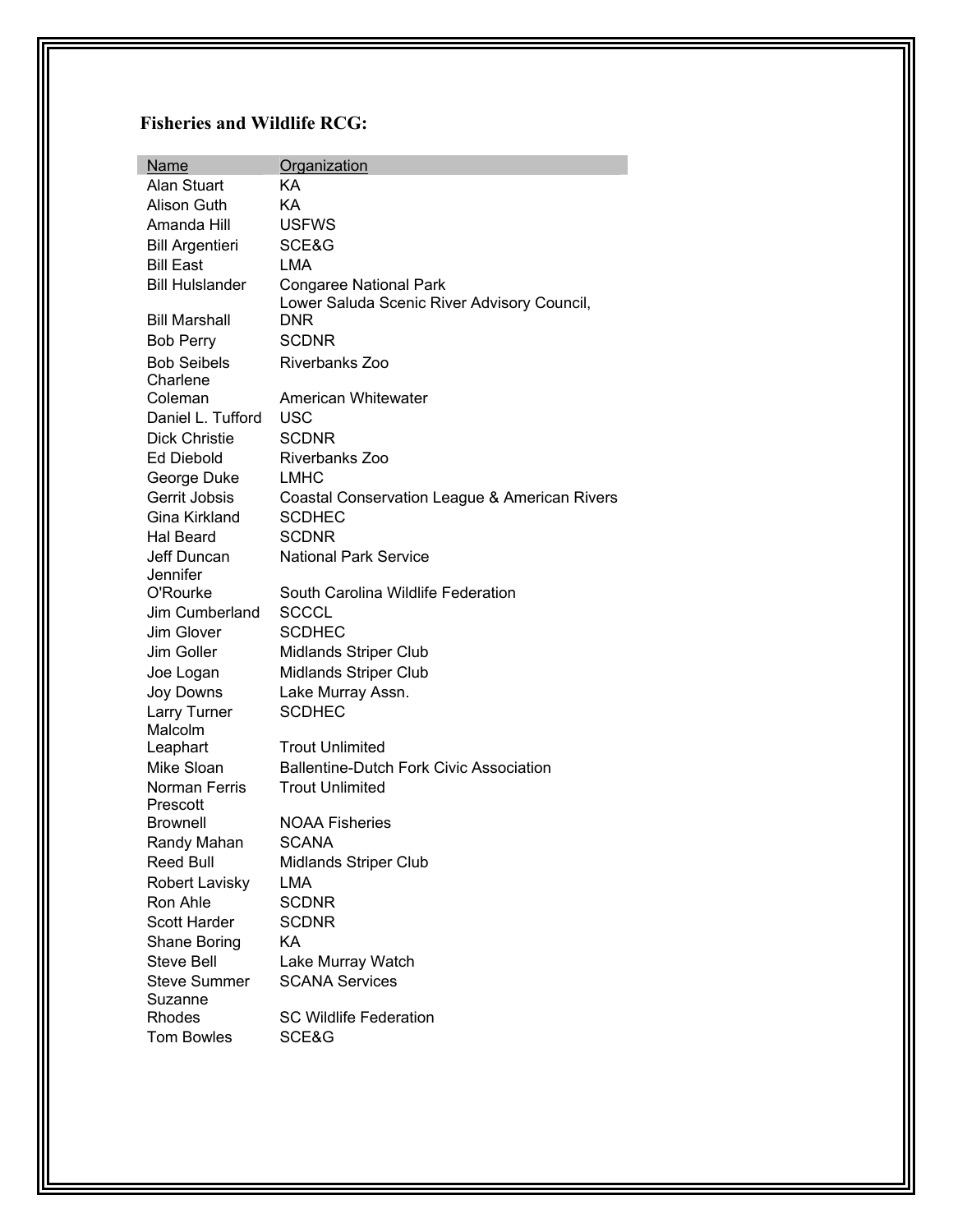#### **Fisheries and Wildlife TWC – Diadromous Fish:**

| Organization           |
|------------------------|
| KА                     |
| <b>USFWS</b>           |
| SCE&G                  |
| <b>SCDNR</b>           |
| <b>American Rivers</b> |
| <b>SCDNR</b>           |
| <b>SCDHEC</b>          |
|                        |
| <b>NOAA Fisheries</b>  |
| <b>SCANA</b>           |
| KА                     |
| <b>SCANA Services</b>  |
|                        |

#### **Fisheries and Wildlife TWC – Fish Entrainment TWC:**

| Name                   | Organization  |
|------------------------|---------------|
| Alan Stuart            | KΑ            |
| Amanda Hill            | <b>USFWS</b>  |
| <b>Bill Argentieri</b> | SCE&G         |
| <b>Hal Beard</b>       | <b>SCDNR</b>  |
| Jim Glover             | <b>SCDHEC</b> |
| Randy Mahan            | <b>SCANA</b>  |
| Shane Boring           | KΑ            |
| <b>Tom Bowles</b>      | SCE&G         |
| <b>Wade Bales</b>      | SCDNR         |

#### **Fisheries and Wildlife TWC – Instream Flow/Aquatic Habitat TWC:**

П

| Name                   | Organization                           |
|------------------------|----------------------------------------|
| Alan Stuart            | KΑ                                     |
| Amanda Hill            | <b>USFWS</b>                           |
| <b>Bill Argentieri</b> | SCE&G                                  |
| Brandon Kulik          |                                        |
| Dick Christie          | <b>SCDNR</b>                           |
|                        | Coastal Conservation League & American |
| Gerrit Jobsis          | Rivers                                 |
| Gina Kirkland          | SCDHEC                                 |
| Hal Beard              | <b>SCDNR</b>                           |
| Jim Glover             | SCDHEC                                 |
| Malcolm                |                                        |
| Leaphart               | TU                                     |
| Mark Giffin            | <b>SCDHEC</b>                          |
| Mike Waddell           | TU                                     |
| Prescott               | <b>NOAA Fisheries</b>                  |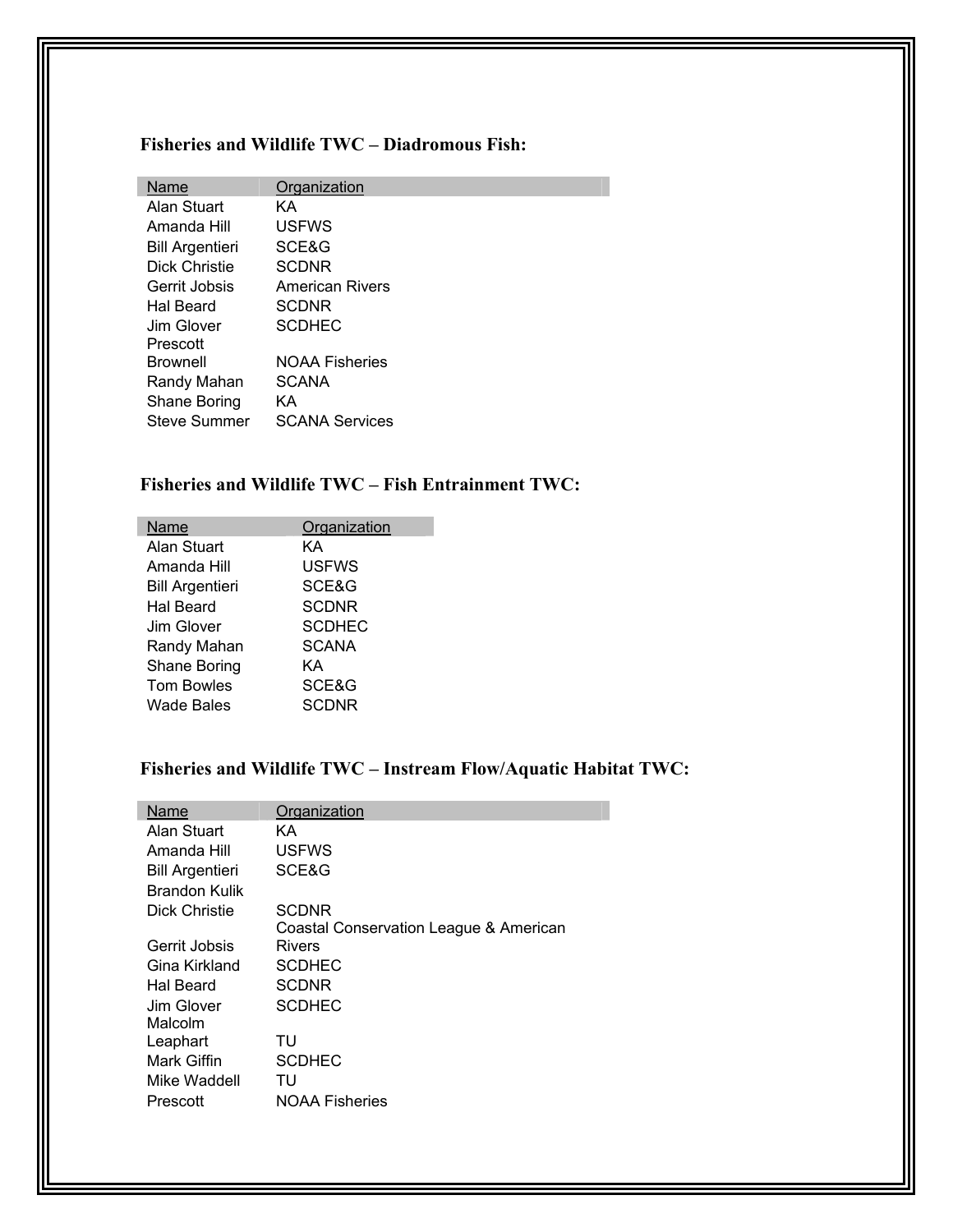| <b>SCANA</b>          |
|-----------------------|
| <b>SCDNR</b>          |
| <b>SCDNR</b>          |
| KΑ                    |
| <b>SCANA Services</b> |
| <b>NPS</b>            |
|                       |

#### **Fisheries and Wildlife TWC – Mussels and Invertebrates TWC:**

| Name                      | Organization                           |
|---------------------------|----------------------------------------|
| Amanda Hill               | <b>USFWS</b>                           |
| <b>Bill Argentieri</b>    | SCE&G                                  |
|                           | Coastal Conservation League & American |
| Gerrit Jobsis<br>Jennifer | Rivers                                 |
| Price                     | SCDNR                                  |
| Jim Glover                | <b>SCDHEC</b>                          |
| Randy                     |                                        |
| Mahan                     | <b>SCANA</b>                           |
| Ron Ahle                  | <b>SCDNR</b>                           |
| Shane                     |                                        |
| Boring                    | ΚA                                     |
| <b>Steve</b>              |                                        |
| Summer                    | <b>SCANA Services</b>                  |

#### **Fisheries and Wildlife TWC – Rare, Threatened and Endangered Species TWC:**

| Name                | Organization                           |
|---------------------|----------------------------------------|
| Amanda Hill<br>Bill | <b>USFWS</b>                           |
| Argentieri          | SCE&G                                  |
| <b>Bob Seibels</b>  | Riverbanks Zoo                         |
| Gerrit              | Coastal Conservation League & American |
| Jobsis              | <b>Rivers</b>                          |
| Jim Glover          | <b>SCDHEC</b>                          |
| Randy               |                                        |
| Mahan               | <b>SCANA</b>                           |
| Ron Ahle            | <b>SCDNR</b>                           |
| Shane               |                                        |
| Boring              | KΑ                                     |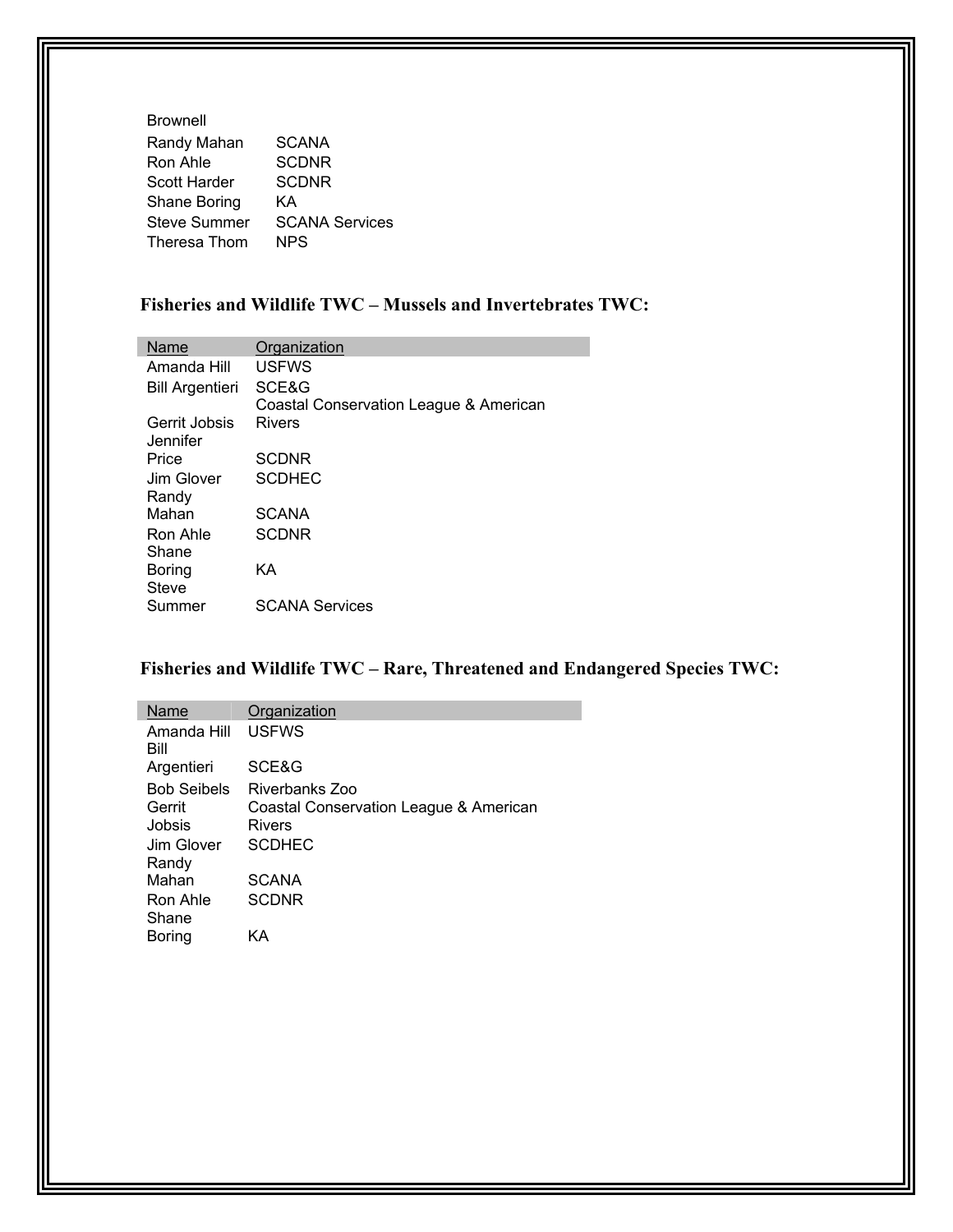#### **Fisheries and Wildlife TWC – Terrestrial TWC:**

| Name                   | Organization  |
|------------------------|---------------|
| Amanda Hill            | USFWS         |
| <b>Bill Argentieri</b> | SCE&G         |
| <b>Bob Perry</b>       | SCDNR         |
| Brandon                |               |
| Stutts                 | SCE&G         |
| <b>Buddy Baker</b>     | SCDNR         |
| Dick Christie          | <b>SCDNR</b>  |
| Jim Glover             | <b>SCDHEC</b> |
| Randv                  |               |
| Mahan                  | <b>SCANA</b>  |
| Ron Ahle               | SCDNR         |
| Shane                  |               |
| Boring                 |               |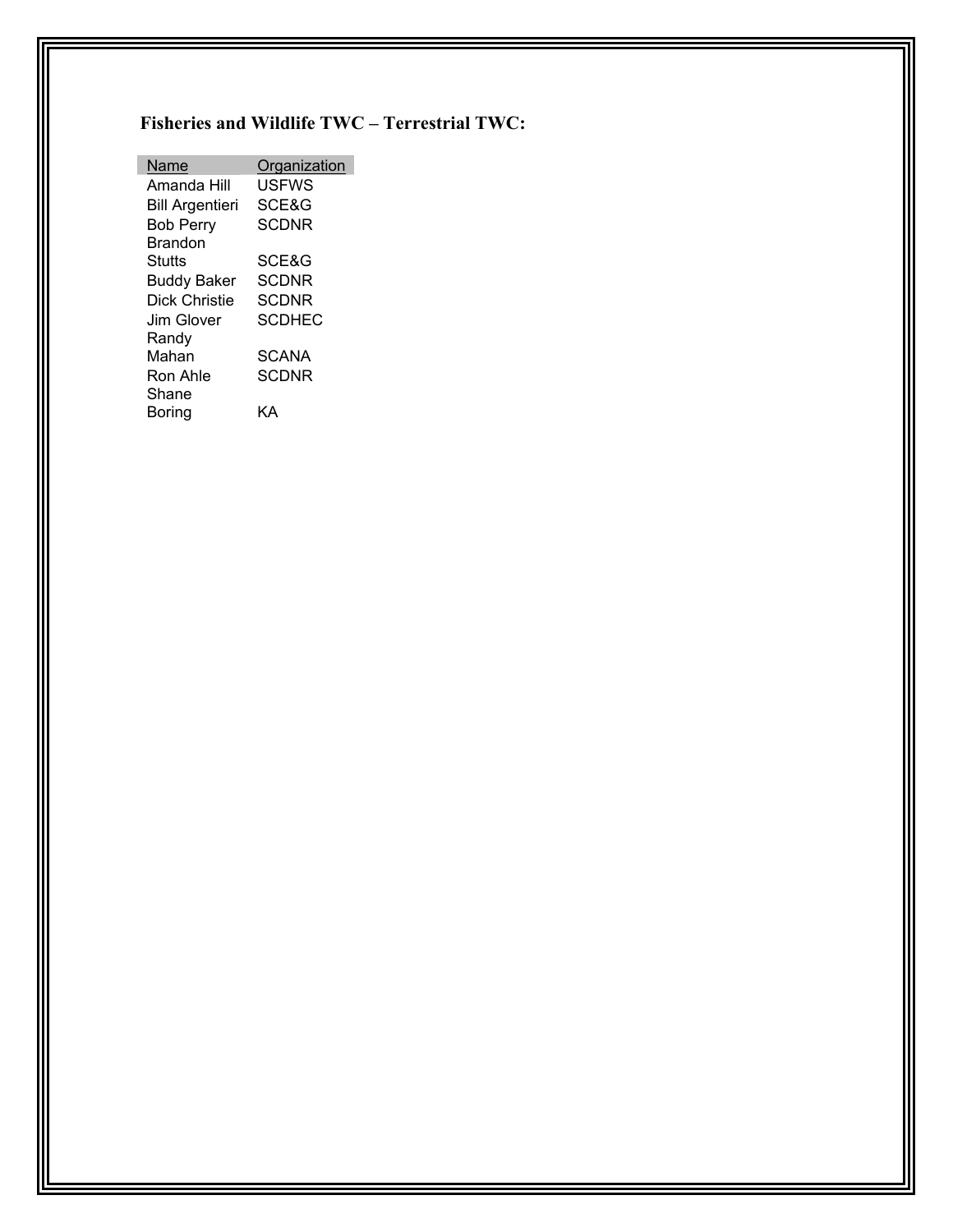# **Water Quality:**

| <b>Name</b>              | Organization                                                                |
|--------------------------|-----------------------------------------------------------------------------|
| Alan Stuart              | KA                                                                          |
| Alison Guth              | KA                                                                          |
| Amanda Hill              | <b>USFWS</b>                                                                |
| Amy Bennett              | <b>SCDHEC</b>                                                               |
| <b>Bill Argentieri</b>   | SCE&G                                                                       |
| <b>Bill Hulslander</b>   | <b>Congaree National Park</b>                                               |
| <b>Bill Marshall</b>     | Lower Saluda Scenic River Advisory Council, DNR                             |
| <b>Brett Bursey</b>      | Landowner                                                                   |
| Cam Littlejohn           | Midlands Striper Club                                                       |
| Charlene                 |                                                                             |
| Coleman                  | American Whitewater                                                         |
| <b>Charles Floyd</b>     | <b>LMHC</b>                                                                 |
| Craig Stow               | <b>USC</b>                                                                  |
| Daniel L. Tufford        | <b>USC</b>                                                                  |
| <b>Dick Christie</b>     | <b>SCDNR</b>                                                                |
| Don Tyler                | <b>LMA</b>                                                                  |
| Donald Eng               | <b>Trout Unlimited</b>                                                      |
| <b>Ed Diebold</b>        | Riverbanks Zoo                                                              |
| George Duke              | <b>LMHC</b>                                                                 |
| Gerrit Jobsis            | Coastal Conservation League & American Rivers                               |
| Gina Kirkland            | <b>SCDHEC</b>                                                               |
| Hank McKellar            | <b>SCDNR</b>                                                                |
| James Leslie             |                                                                             |
| Jeff Duncan              | <b>National Park Service</b>                                                |
| Jennifer O'Rourke        | South Carolina Wildlife Federation                                          |
| Jim Cumberland           | <b>SCCCL</b>                                                                |
| Jim Glover               | <b>SCDHEC</b>                                                               |
| Jim Ruane                | Reservoir Environmental Management, Inc.                                    |
| John Davis               | Midlands Striper Club                                                       |
| Joy Downs                | Lake Murray Assn.                                                           |
| Karen Kustafik           | City of Columbia Parks and Recreation                                       |
| Keith Ganz-Sarto         |                                                                             |
| Kim Westbury             | Saluda County                                                               |
| Larry Turner             | <b>SCDHEC</b>                                                               |
| Malcolm Leaphart         | <b>Trout Unlimited</b>                                                      |
| Mark Giffin              | <b>SCDHEC</b>                                                               |
| Mary Kelly<br>Mike Sloan | League of Women Voters<br>President-Ballentine/Dutch Fork Civic Association |
| Norman Ferris            | <b>Trout Unlimited</b>                                                      |
|                          |                                                                             |
| <b>Prescott Brownell</b> | <b>NOAA Fisheries</b>                                                       |
| Randy Mahan              | <b>SCANA</b>                                                                |
| Reed Bull                | <b>Midlands Striper Club</b><br>LMA                                         |
| <b>Richard Kidder</b>    | LMA & Lake Murray Southside Community                                       |
| Robert E. Keener         | Association                                                                 |
| Roger Hall               | <b>SCDHEC</b>                                                               |
| Ron Ahle                 | <b>SCDNR</b>                                                                |
| Roy C. Parker            | LMA                                                                         |
|                          |                                                                             |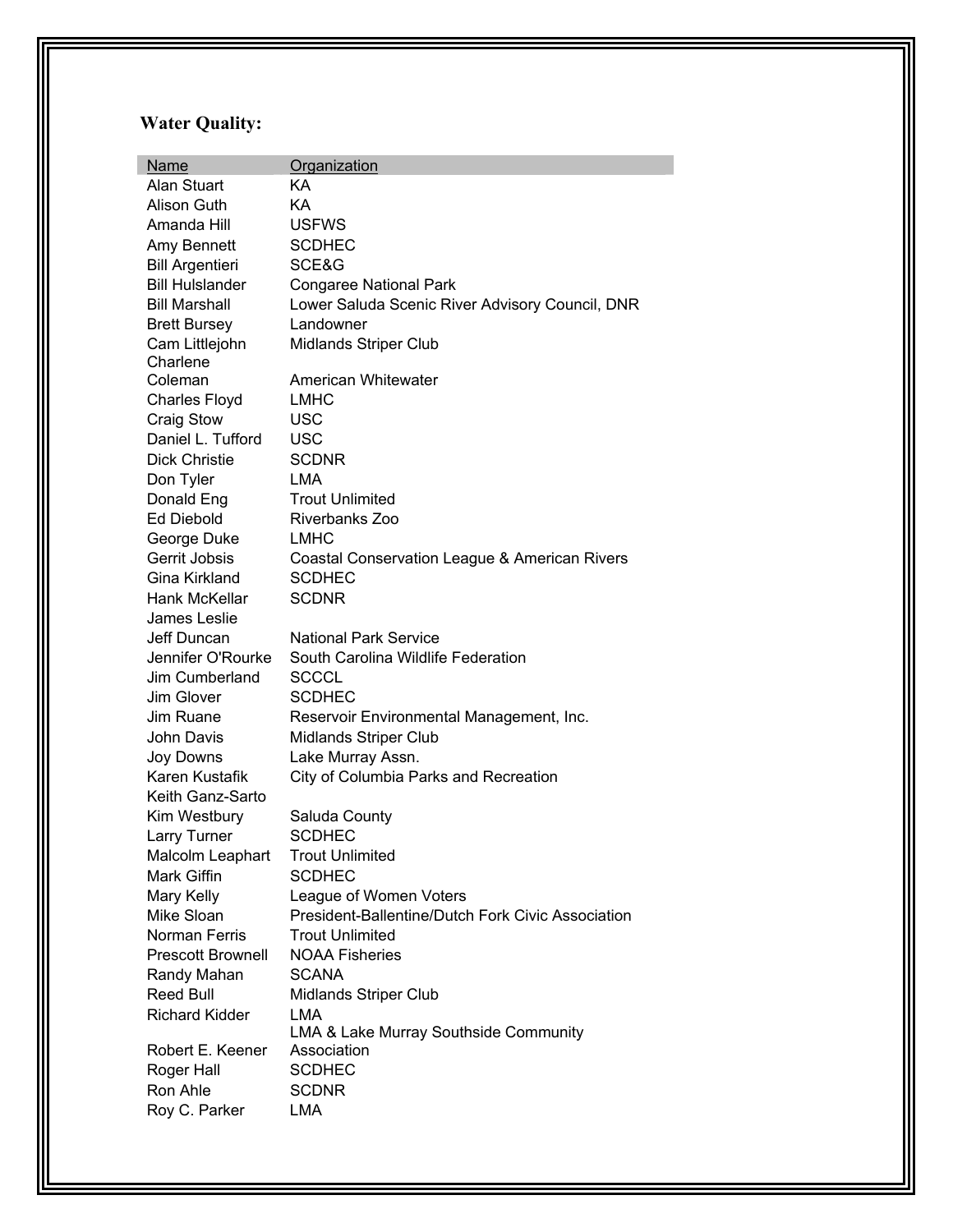| Shane Boring      | ΚA                                         |
|-------------------|--------------------------------------------|
| Steve Bell        | Lake Murray Watch                          |
| Steve Summer      | <b>SCANA Services</b>                      |
| Suzanne Rhodes    | <b>SC Wildlife Federation</b>              |
| <b>Tom Bowles</b> | SCE&G                                      |
| Tom Stonecypher   | Lower Saluda Scenic River Advisory Council |

# **Water Quality TWC:**

| Name                   | Organization                        |
|------------------------|-------------------------------------|
| Amanda Hill            | <b>USFWS</b>                        |
| Amy Bennett            | <b>SCDHEC</b>                       |
| <b>Bill Argentieri</b> | SCE&G                               |
| Daniel L. Tufford      | USC                                 |
|                        | Coastal Conservation League &       |
| Gerrit Jobsis          | American Rivers                     |
| Gina Kirkland          | <b>SCDHEC</b>                       |
| Jim Cumberland         | <b>SCCCL</b>                        |
| Jim Glover             | <b>SCDHEC</b>                       |
|                        | Reservoir Environmental Management, |
| Jim Ruane              | Inc.                                |
| Larry Turner           | <b>SCDHEC</b>                       |
| Malcolm Leaphart       | TU                                  |
| Mark Giffin            | <b>SCDHEC</b>                       |
| Randy Mahan            | <b>SCANA</b>                        |
| Reed Bull              | Midlands Striper Club               |
| <b>Richard Kidder</b>  | LMA                                 |
| Roger Hall             | <b>SCDHEC</b>                       |
| Ron Ahle               | <b>SCDNR</b>                        |
| Roy C. Parker          | LMA                                 |
| Shane Boring           | ΚA                                  |
| <b>Tom Bowles</b>      | <b>SCANA</b>                        |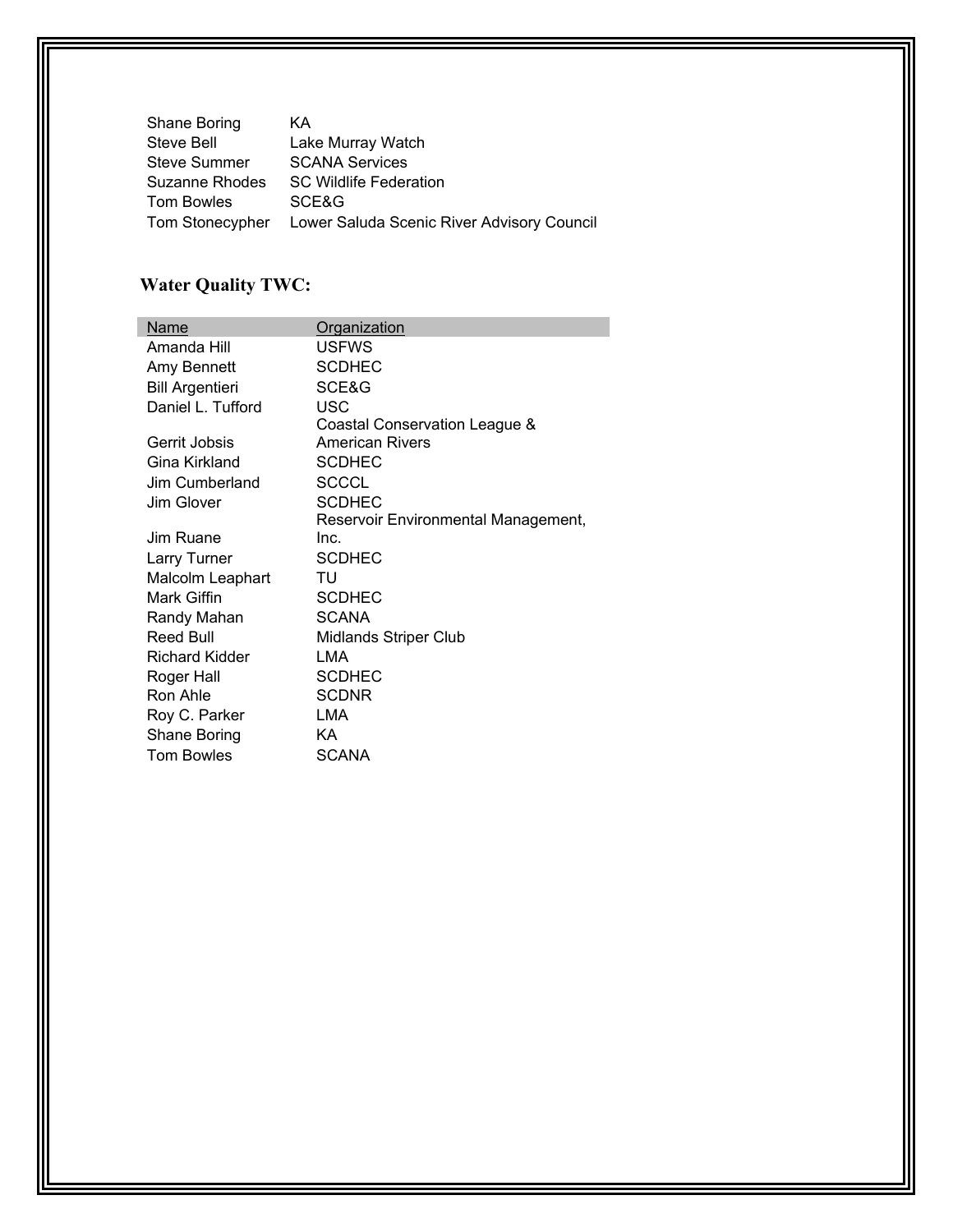## **Safety RCG:**

| Name                    | Organization                                |
|-------------------------|---------------------------------------------|
| Aaron Small             | <b>US Coast Guard Auxiliary</b>             |
| Alan Axson              | Columbia Fire Department                    |
| Alan Stuart             | KА                                          |
| Alison Guth             | KA                                          |
| Amanda Hill             | <b>USFWS</b>                                |
| <b>Bill Argentieri</b>  | SCE&G                                       |
|                         | Lower Saluda Scenic River Advisory Council, |
| <b>Bill Marshall</b>    | DNR                                         |
| <b>Bill Mathias</b>     | <b>LMA/LMPS</b>                             |
| <b>Charlene Coleman</b> | American Whitewater                         |
| Dave Anderson           | <b>Kleinschmidt Associates</b>              |
| David C. Price          | Lake Murray Power Squadron                  |
| <b>Dick Christie</b>    | <b>SCDNR</b>                                |
| Edward D. Schnepel      | <b>LMA</b>                                  |
| George Duke             | <b>LMHC</b>                                 |
|                         | Coastal Conservation League & American      |
| Gerrit Jobsis           | Rivers                                      |
| Jay Schabacher          | LMA                                         |
| Jennifer O'Rourke       | South Carolina Wildlife Federation          |
| Jerry Wise              | Lake Murray Power Squadron                  |
| Jim Cumberland          | <b>SCCCL</b>                                |
| Jim Devereaux           | SCE&G                                       |
| John and Rob            |                                             |
| Altenberg               | Sea Tow                                     |
| Joy Downs               | Lake Murray Assn.                           |
| Karen Kustafik          | City of Columbia Parks and Recreation       |
| Ken Uschelbec           | <b>US Coast Guard Auxiliary</b>             |
| Kenneth G. Fox          | <b>LMA</b>                                  |
| Larry Turner            | <b>SCDHEC</b>                               |
| Lee Barber              | LMA                                         |
| Malcolm Leaphart        | <b>Trout Unlimited</b>                      |
| Michael Waddell         | TU - Saluda River Chapter                   |
| <b>Mike Gillis</b>      | <b>EMS</b>                                  |
| Miriam S. Atria         | Capitol City Lake Murray Country            |
| Norm Nicholson          | <b>Lexington Resident Deputy</b>            |
| <b>Norm Ferris</b>      | <b>Trout Unlimited</b>                      |
| Randy Mahan             | <b>SCANA</b>                                |
| Roger Hovis             | <b>Richland County</b>                      |
| <b>Skeet Mills</b>      | <b>SCDNR</b>                                |
| Stan Jones              | Lighthouse Marina                           |
| <b>Steve Bell</b>       | Lake Murray Watch                           |
| Suzanne Rhodes*         | <b>SC Wildlife Federation</b>               |
| <b>Tommy Boozer</b>     | SCE&G                                       |
|                         |                                             |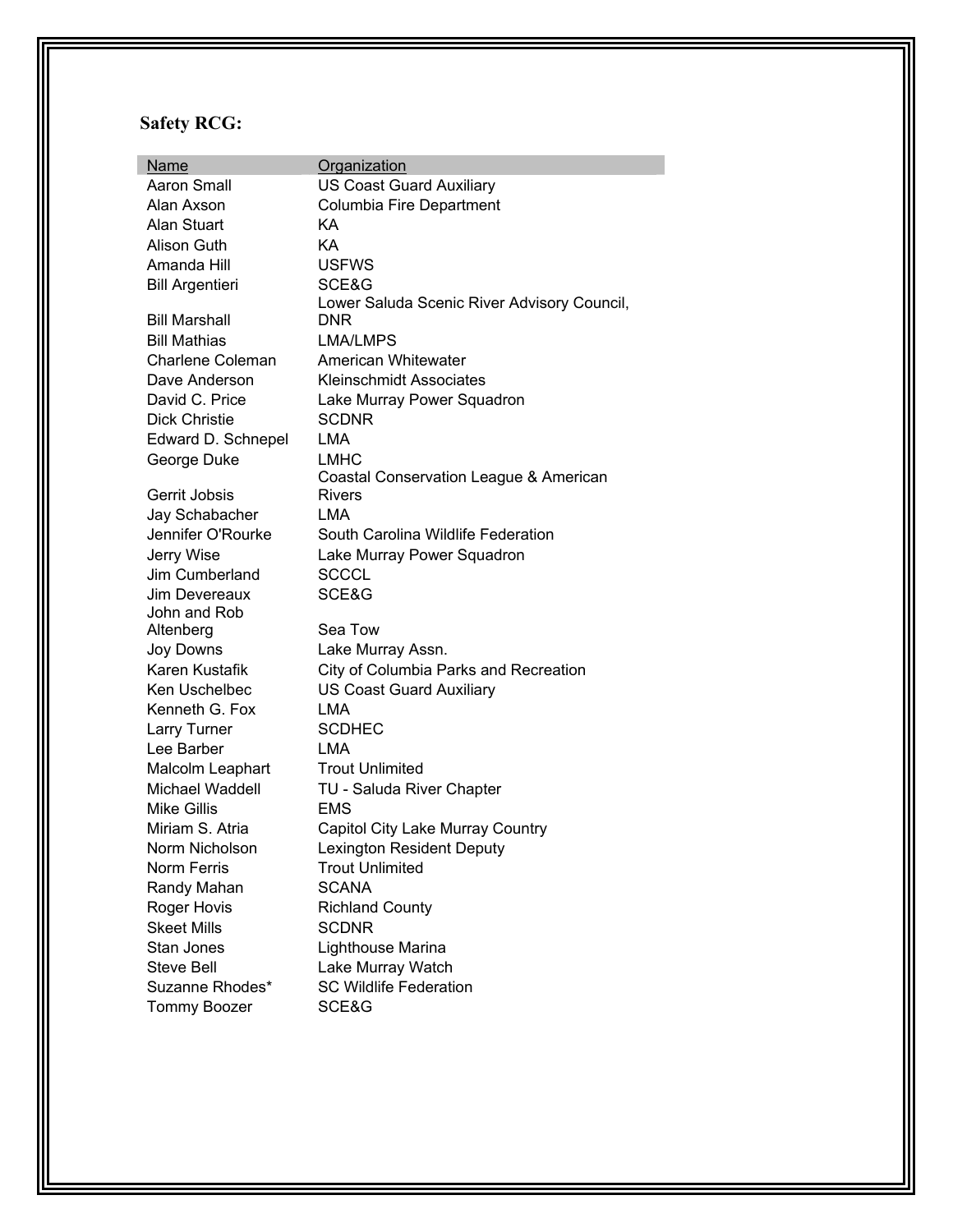# **Navigational Aids TWC:**

| Name                   | Organization                     |
|------------------------|----------------------------------|
| Alan Stuart            | KΑ                               |
| <b>Bill Argentieri</b> | SCE&G                            |
| Dave Anderson          | Kleinschmidt Associates          |
|                        | Lake Murray Power                |
| David C. Price         | Squadron                         |
| Joy Downs              | Lake Murray Assn.                |
| Kenneth G Fox          | I MA                             |
| Norm Nicholson         | <b>Lexington Resident Deputy</b> |
| Steve Bell             | Lake Murray Watch                |
| Suzanne                |                                  |
| Rhodes*                | <b>SC Wildlife Federation</b>    |
| <b>Tommy Boozer</b>    | SCE&G                            |

## **Safety Program TWC:**

| Name                   | Organization                     |
|------------------------|----------------------------------|
| Alan Stuart            | KΑ                               |
| <b>Bill Argentieri</b> | SCE&G                            |
| <b>Bill Mathias</b>    | LMA/LMPS                         |
| Charlene               |                                  |
| Coleman                | American Whitewater              |
| Dave Anderson          | Kleinschmidt Associates          |
|                        | Lake Murray Power                |
| David C. Price         | Squadron                         |
| Jay Schabacher         | I MA                             |
| Jim Cumberland         | SCCCL                            |
| Michael Waddell        | <b>TU - Saluda River Chapter</b> |
| Randy Mahan            | SCANA                            |
| Tommy Boozer           | SCE&G                            |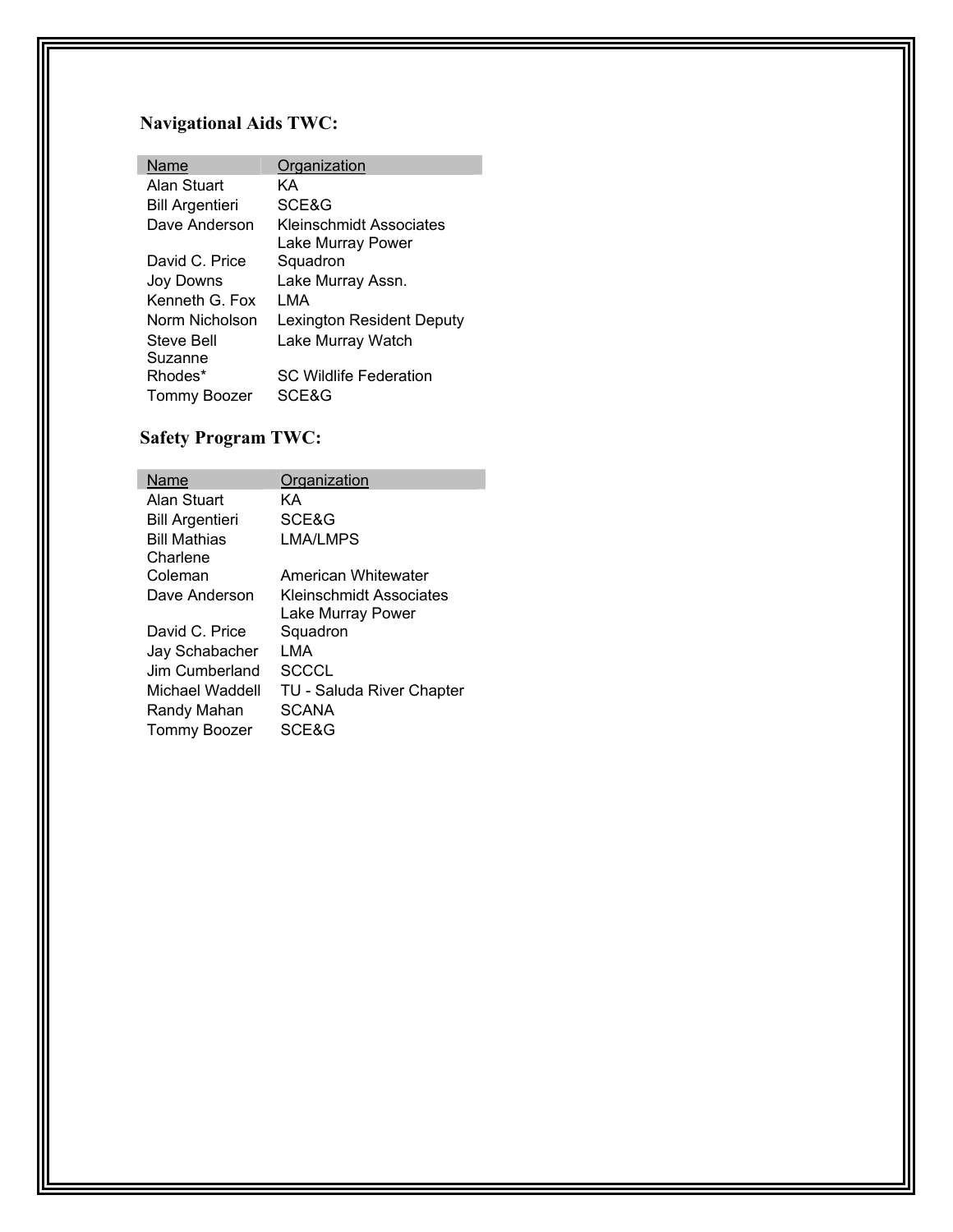## **Recreation RCG:**

| <b>Name</b>                | Organization                                |
|----------------------------|---------------------------------------------|
| Alan Axson                 | Columbia Fire Department                    |
| Alan Stuart                | KА                                          |
| Alison Guth                | KA                                          |
| Amanda Hill                | <b>USFWS</b>                                |
| <b>Bill Argentieri</b>     | SCE&G                                       |
| <b>Bill Brebner</b>        |                                             |
|                            | Lower Saluda Scenic River Advisory Council, |
| <b>Bill Marshall</b>       | DNR                                         |
| <b>Charlene Coleman</b>    | American Whitewater                         |
| Charles (Charlie)<br>Rentz |                                             |
| Dave Anderson              | <b>Kleinschmidt Associates</b>              |
| David Hancock              | SCE&G                                       |
| <b>Dick Christie</b>       | <b>SCDNR</b>                                |
| George Duke                | <b>LMHC</b>                                 |
|                            | Coastal Conservation League & American      |
| Gerrit Jobsis              | Rivers                                      |
| Guy Jones                  | <b>River Runner Outdoor Center</b>          |
| <b>Irvin Pitts</b>         | <b>SCPRT</b>                                |
| Jeff Duncan                | <b>National Park Service</b>                |
| Jennifer O'Rourke          | South Carolina Wildlife Federation          |
| Jennifer Summerlin         | <b>Kleinschmidt Associates</b>              |
| Jim Cumberland             | <b>SCCCL</b>                                |
| Jim Devereaux              | SCE&G                                       |
| JoAnn Butler               | resident                                    |
| Joy Downs                  | Lake Murray Assn.                           |
| Karen Kustafik             | City of Columbia Parks and Recreation       |
| Keith Ganz-Sarto           |                                             |
| Kelly Maloney              | <b>Kleinschmidt Associates</b>              |
| Larry Michalec             | Lake Murray Homeowners Coalition            |
| Larry Turner               | <b>SCDHEC</b>                               |
| Leroy M. Barber Jr.        | <b>LMA</b>                                  |
| Malcolm Leaphart           | <b>Trout Unlimited</b>                      |
| <b>Marty Phillips</b>      | <b>Kleinschmidt Associates</b>              |
| Michael Waddell            | TU - Saluda River Chapter                   |
| Miriam S. Atria            | Capitol City Lake Murray Country            |
| Norman Ferris              | <b>Trout Unlimited</b>                      |
| Patricia Wendling          | <b>LMA</b>                                  |
| Randy Mahan                | <b>SCANA</b>                                |
| <b>Richard Mikell</b>      | <b>Adventure Carolina</b>                   |
| Stan Jones                 | Lighthouse Marina                           |
| <b>Stanley Yalicki</b>     | LMA                                         |
| <b>Steve Bell</b>          | Lake Murray Watch                           |
| <b>Suzanne Rhodes</b>      | <b>SC Wildlife Federation</b>               |
| Tim Vinson                 | <b>SCDNR</b>                                |
| <b>Tommy Boozer</b>        | SCE&G                                       |
| <b>Tony Bebber</b>         | <b>SCPRT</b>                                |
| Van Hoffman                | SCANA Land Mgt.                             |